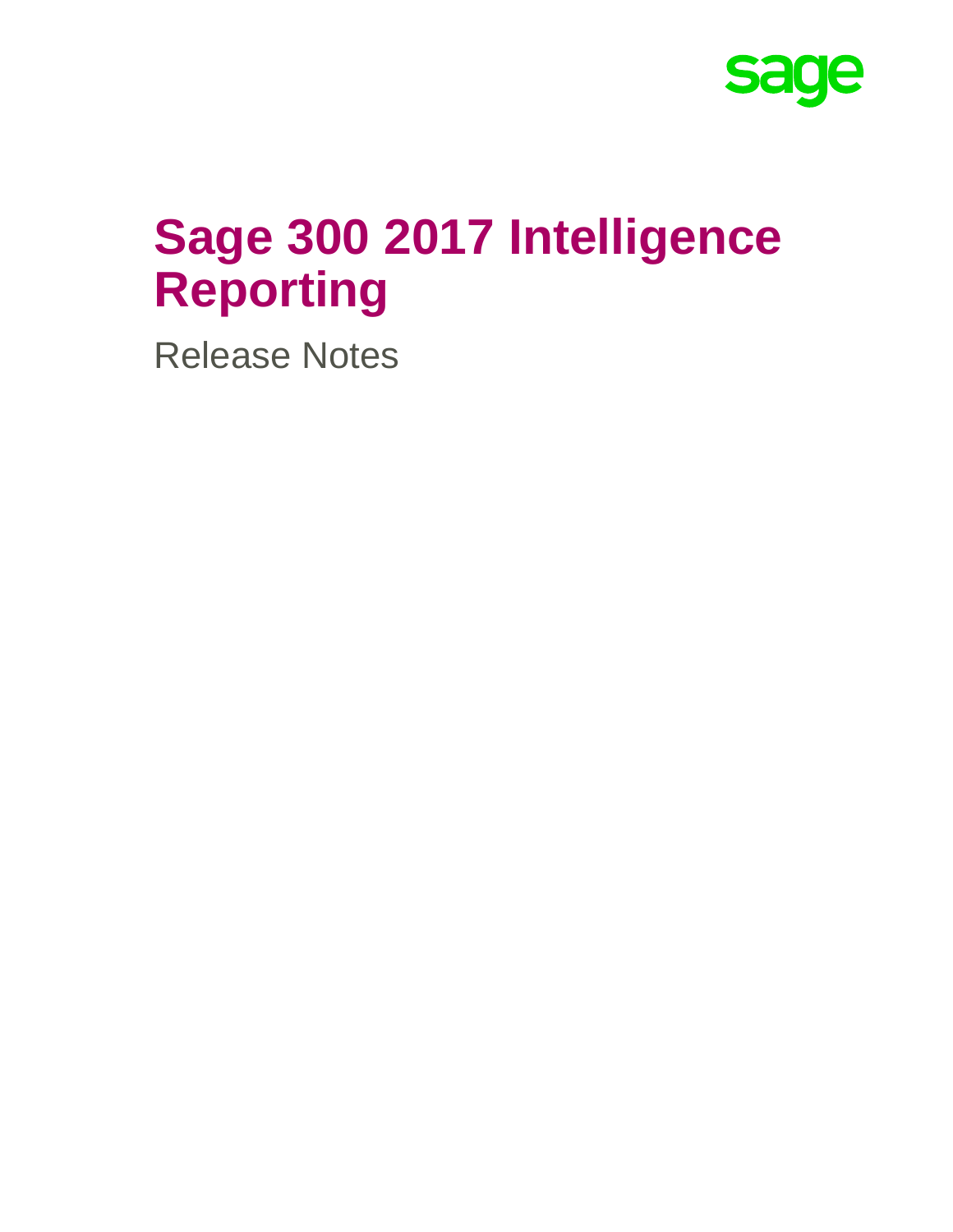# **Table of Contents**

.

| 1.0 | <b>Introduction</b>                          |   |
|-----|----------------------------------------------|---|
| 2.0 | <b>Sage Intelligence Report Utility</b>      |   |
| 2.1 | What is the Report Utility                   | 4 |
| 2.2 | Download the Report Utility                  | 4 |
| 2.3 | Installing the Report Utility                | 5 |
| 2.4 | <b>Installation Steps</b>                    | 5 |
| 2.5 | Pinning the Sage Intelligence Report Utility |   |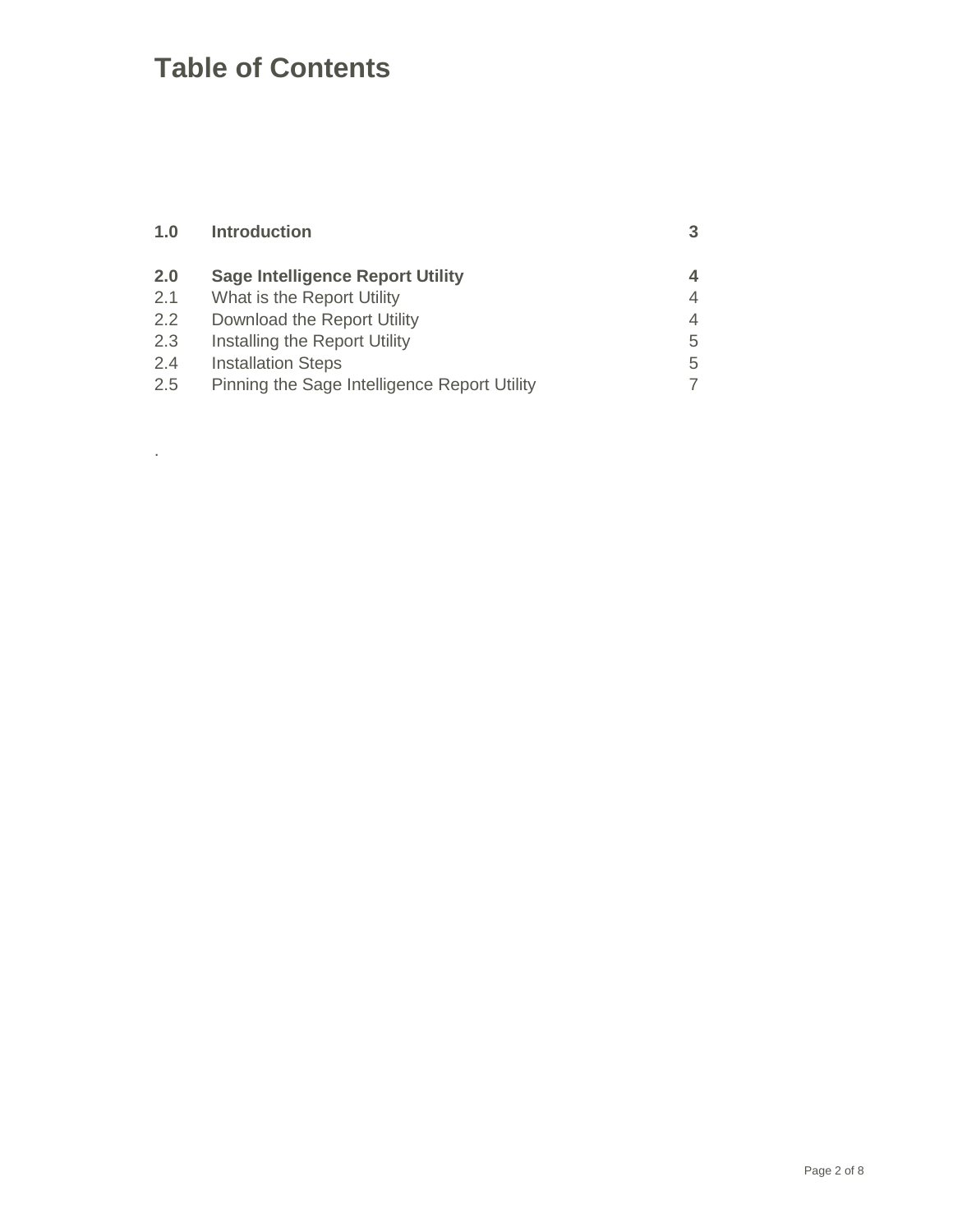## <span id="page-2-0"></span>**1.0 Introduction**

Sage 300 2017 includes Sage 300 Intelligence Reporting. Compatibility testing was completed to ensure that Intelligence Reporting runs smoothly with the latest Sage 300 2017 release. Although no new features or enhancements were added to Intelligence Reporting since the Sage 300 2016 release, additional reports are available via the [Report Utility.](https://www.sageintelligence.com/report-utility/sage-300/)

If you are upgrading from an earlier version of Sage 300, the Sage 300 2016 Intelligence Reporting Release Notes are available on the [Sage Intelligence Community.](http://www.sageintelligencecommunity.com/group/sage300erpintelligence)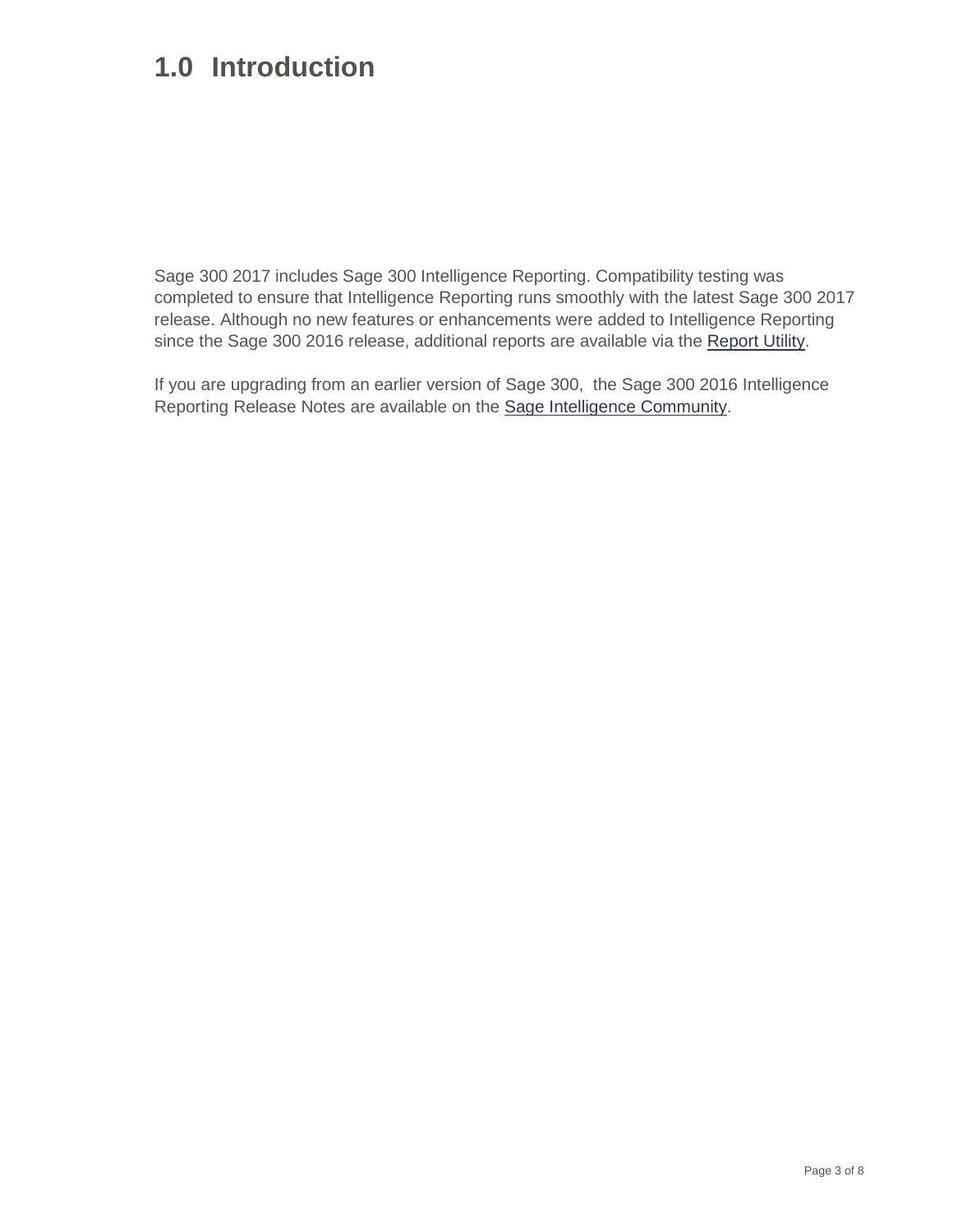# <span id="page-3-0"></span>**2.0 Sage Intelligence Report Utility**

### <span id="page-3-1"></span>**2.1 What is the Report Utility?**

No longer do you need to wait a year to get new Sage 300 Intelligence reports, or spend hours creating reports from scratch to help you make sense of your business data. We have a library of additional reports, created according to customer feedback, available for you to access on an on-going basis. Better still, our Report Utility will allow you to select the reports you would like and automatically import them to your Report Manager module. All you need to do is download the Report Utility and follow the easy steps to select the reports you would like. These provide a great basis for you to build useful reports for your business, with minimal customization required.

### <span id="page-3-2"></span>**2.2 Download the Report Utility**

1. The Report Utility installer can be downloaded from the Sage Intelligence Website.

<https://www.sageintelligence.com/report-utility/>



2. Select the Sage 300 system you are using.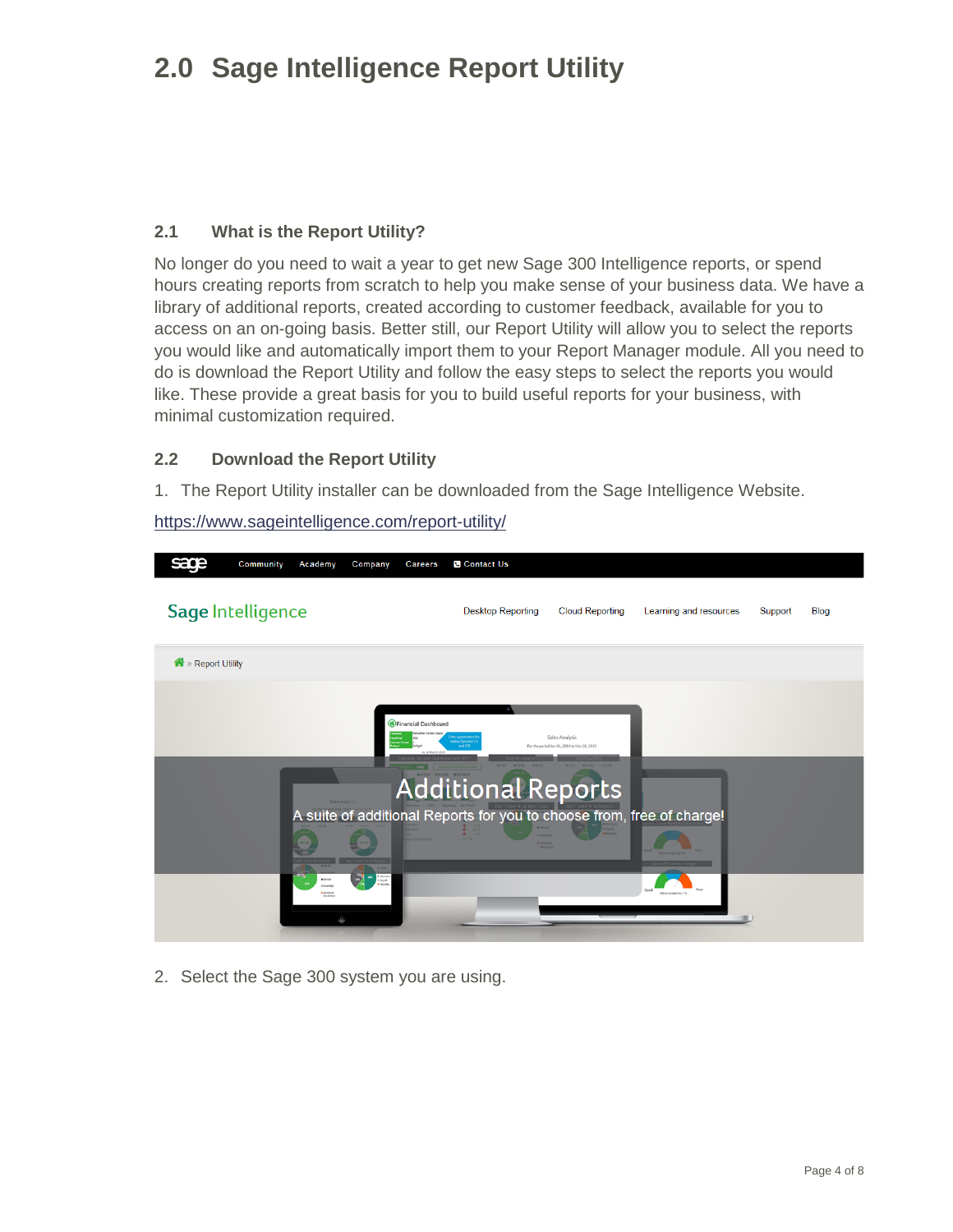## **Report Utility**

No longer do you need to wait a year to get new Sage Intelligence reports, or spend hours creating reports from scratch to help you make sense of your business data. We have a library of additional reports, created according to customer feedback, available for you to access on an on-going basis.

Better still, our Report Utility will allow you to select the reports you would like and automatically import them to your Report Manager module. All you need to do is download the Report Utility and follow the easy steps to select the reports you would like. These provide a great basis for you to build useful reports for vour business, with minimal customization required

#### Select your Accounting/ERP solution:



3. Download the Utility to the desktop that you are running the Sage 300 Intelligence Reporting software on.



#### <span id="page-4-0"></span>**2.3 Installing the Report Utility**

Once you have downloaded the Report Utility. Ensure that Sage 300 Intelligence Reporting modules are closed.

#### <span id="page-4-1"></span>**2.4 Installation Steps**

- 1. Run the Report Utility Installation exe. The utility will look for Microsoft .NET framework 4.5. Should this not be installed this will be automatically installed before the Utility installer starts.
- 2. It is recommended to restart your machine once this process is complete.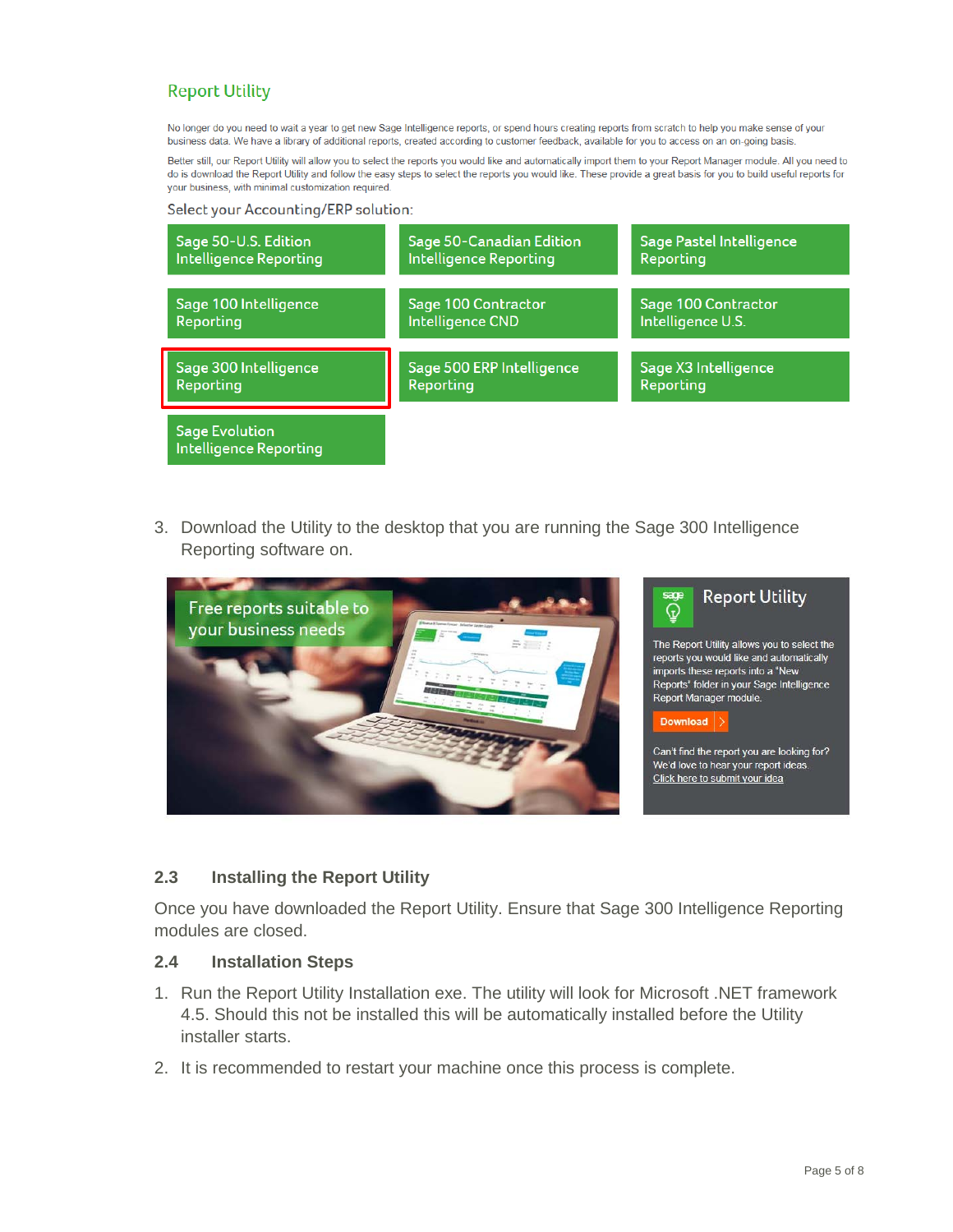| Sage Intelligence Report Utility - InstallShield Wizard                                                                                                                                                    | ×                |  |
|------------------------------------------------------------------------------------------------------------------------------------------------------------------------------------------------------------|------------------|--|
| Welcome to the InstallShield Wizard for Sage<br><b>Intelligence Report Utility</b><br>The InstallShield Wizard will install Sage Intelligence<br>Report Utility on your computer. To continue, click Next. |                  |  |
| $<$ Back                                                                                                                                                                                                   | Cancel<br>Next > |  |

3. Follow the simple installation wizard.

| ×<br>Sage Intelligence Report Utility - InstallShield Wizard                                                       |  |
|--------------------------------------------------------------------------------------------------------------------|--|
| <b>Ready to Install the Program</b><br>The wizard is ready to begin installation.                                  |  |
| Click Install to begin the installation.                                                                           |  |
| If you want to review or change any of your installation settings, click Back. Click Cancel to<br>exit the wizard. |  |
|                                                                                                                    |  |
|                                                                                                                    |  |
|                                                                                                                    |  |
|                                                                                                                    |  |
|                                                                                                                    |  |
| InstallShield                                                                                                      |  |
| Install<br>Cancel<br>$Back$                                                                                        |  |

4. Select finish.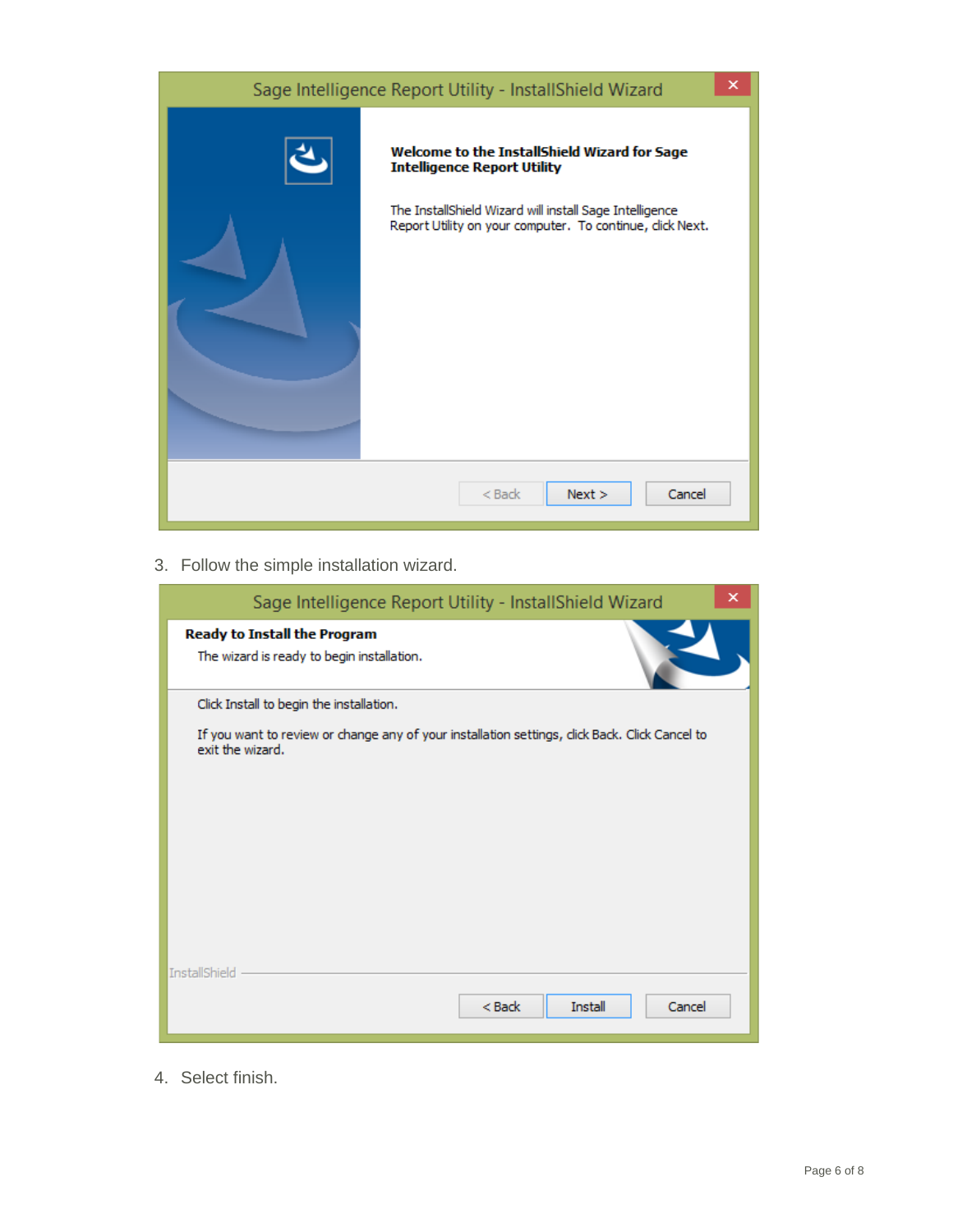5. The Report Utility Window will open.

Note: At this point some Sage Intelligence integrations will require you select the metadata repository folder to identify which reports are missing. If not the window below will open automatically.

| $\sqrt{2}$                                              | Sage Intelligence Report Utility |          | $\Box$<br>$- \times$<br>$\overline{\phantom{0}}$ |
|---------------------------------------------------------|----------------------------------|----------|--------------------------------------------------|
| Select reports to download:                             |                                  |          |                                                  |
| ☑<br>☑<br>OoU<br>OoU                                    | ☑<br><u>OoU</u>                  |          |                                                  |
| Power View<br><b>Sales</b><br>Dashboard 1<br>Sales Year | Sales Year on<br>Year SX3 (      |          |                                                  |
|                                                         |                                  |          |                                                  |
|                                                         |                                  |          |                                                  |
|                                                         |                                  |          |                                                  |
| Select All   Select None                                |                                  |          | 8888<br>EEC<br>0000                              |
| Downloading: 3                                          |                                  |          |                                                  |
|                                                         |                                  | Download | Close                                            |

6. All available Reports will appear in the Report Utility Window. Reports missing from the Report Manager will be selected. By selecting download the selected reports will be automatically download and imported into the Report Manager. The selected reports will be imported into a folder in your Report Manager called "New Reports". You can unselect the options and select specific reports to download.

| Dashboard          |  |
|--------------------|--|
| Demonstration      |  |
| ] Designer         |  |
| Financials         |  |
| Inventory          |  |
| <b>New Reports</b> |  |
| Purchases          |  |
| Sales              |  |

### <span id="page-6-0"></span>**2.5 Pinning the Sage Intelligence Report Utility**

It is advisable to pin the Sage Intelligence Icon to the Taskbar or Start Menu in order to quickly check for new reports.

- 1. Go to Start All Programs
- 2. The Sage Intelligence Report Utility should appear in the recent menu.
- 3. Right select on the icon and choose to pin to Taskbar or pin to Start Menu